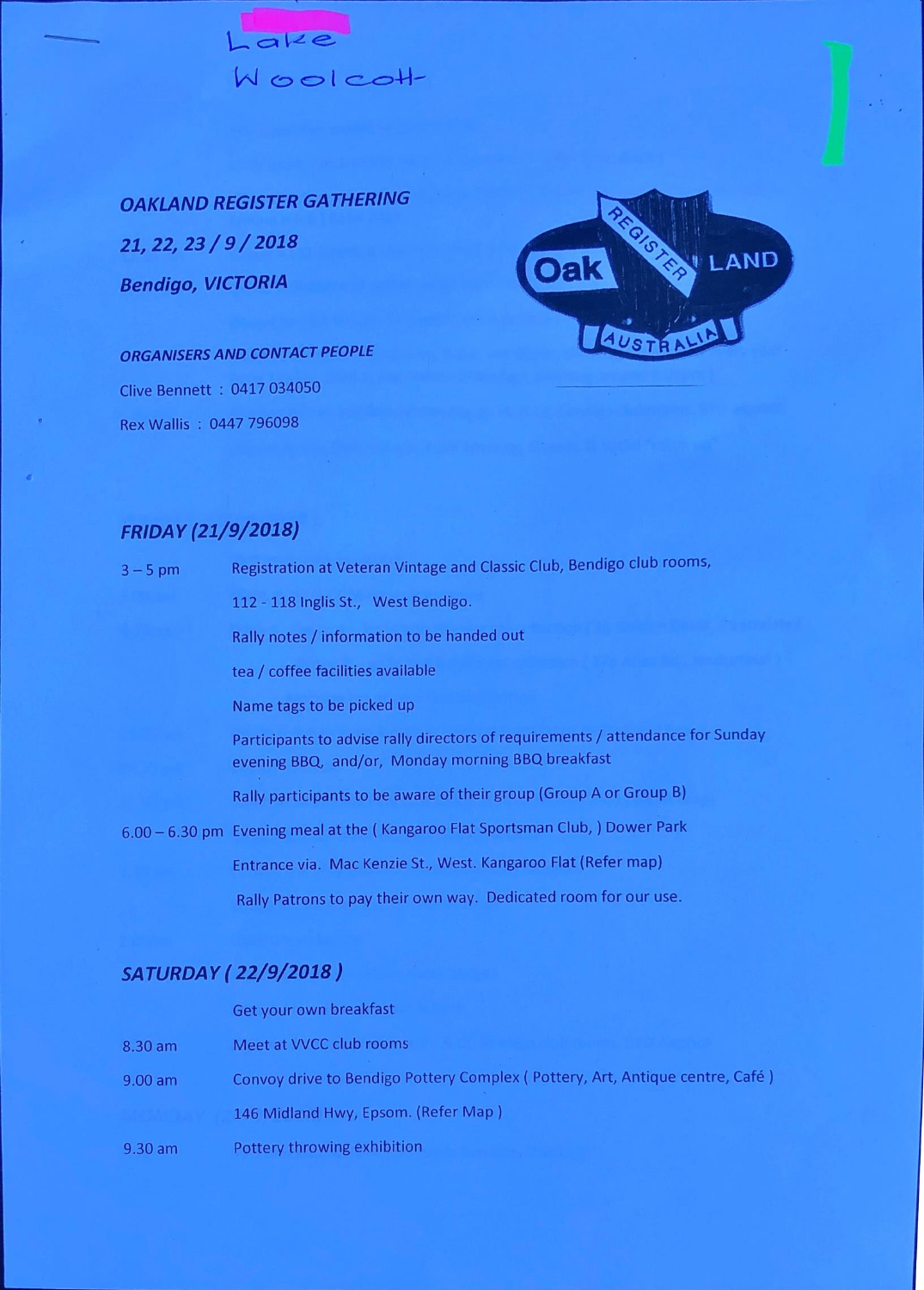Kiosk facilities available at own cost

| 11.00 am | Early picnic lunch at this location (Salad Roll, cake, fruit, drink)                                                                                     |
|----------|----------------------------------------------------------------------------------------------------------------------------------------------------------|
| 11.45 am | Depart and convoy drive to Central Deborah Gold mine (park in Creek St., Nth. -<br>behind mine ) Refer Map                                               |
| 12.30 pm | Group A (32 Adults, 4 children) to do mine tour (first)                                                                                                  |
| 12.30 pm | Group B (Balance of group) to do tram tour, (first) then groups "swap over"                                                                              |
|          | Depart at your leisure, find your own way back to your accommodation.                                                                                    |
|          | Additional Note: There is a V.A.C.C. car display showing a vehicle of every year<br>from 1918 to 2018 in the centre of Bendigo, finishing around 4.00pm) |
| 6.30 pm  | Evening dinner and Annual meeting at VV & CC Bendigo clubrooms. BYO alcohol.                                                                             |
|          | Entrée, Raffle, Main course, AGM Meeting, Sweets, & social "catch up"                                                                                    |

|           | Get your own breakfast                                                            |  |
|-----------|-----------------------------------------------------------------------------------|--|
| 9.00 am   | Meet at VV & CC Bendigo club rooms                                                |  |
| $9.15$ am | Depart - Group A - go to Ron Poysers car collection (15 Golden Glade, Strathdale) |  |
|           | - Group B - go to Ted Rahill's car collection (274 Atlas Rd., Junourtoun)         |  |
|           | Morning tea at your first destination                                             |  |
| 11.00 am  | Group A & B to swap locations under the guidance of Clive and Rex                 |  |
| 12.15 pm  | Depart to lunch                                                                   |  |
| 12.30 pm  | Lunch at Strathdale Park (Cnr Crook St., and Mc Ivor Hwy) (refer Map)             |  |
|           | Salad roll, tea, coffee etc provided. BYO Chair                                   |  |
| 1.30 pm   | Convoy travel to Golden Dragon (Chinese) Museum                                   |  |
|           | Bridge St., Bendigo Central (Refer map)                                           |  |
| 2.00pm    | <b>Guided tour begins</b>                                                         |  |
|           | After tour, please return name badges                                             |  |
|           | Depart / leave at your own leisure.                                               |  |
| 6.00pm.   | BBQ tea & refreshments at VV & CC Bendigo club rooms. BYO Alcohol                 |  |
|           |                                                                                   |  |

9.00 BBQ breakfast at Clive and Peggy Bennetts (Elective)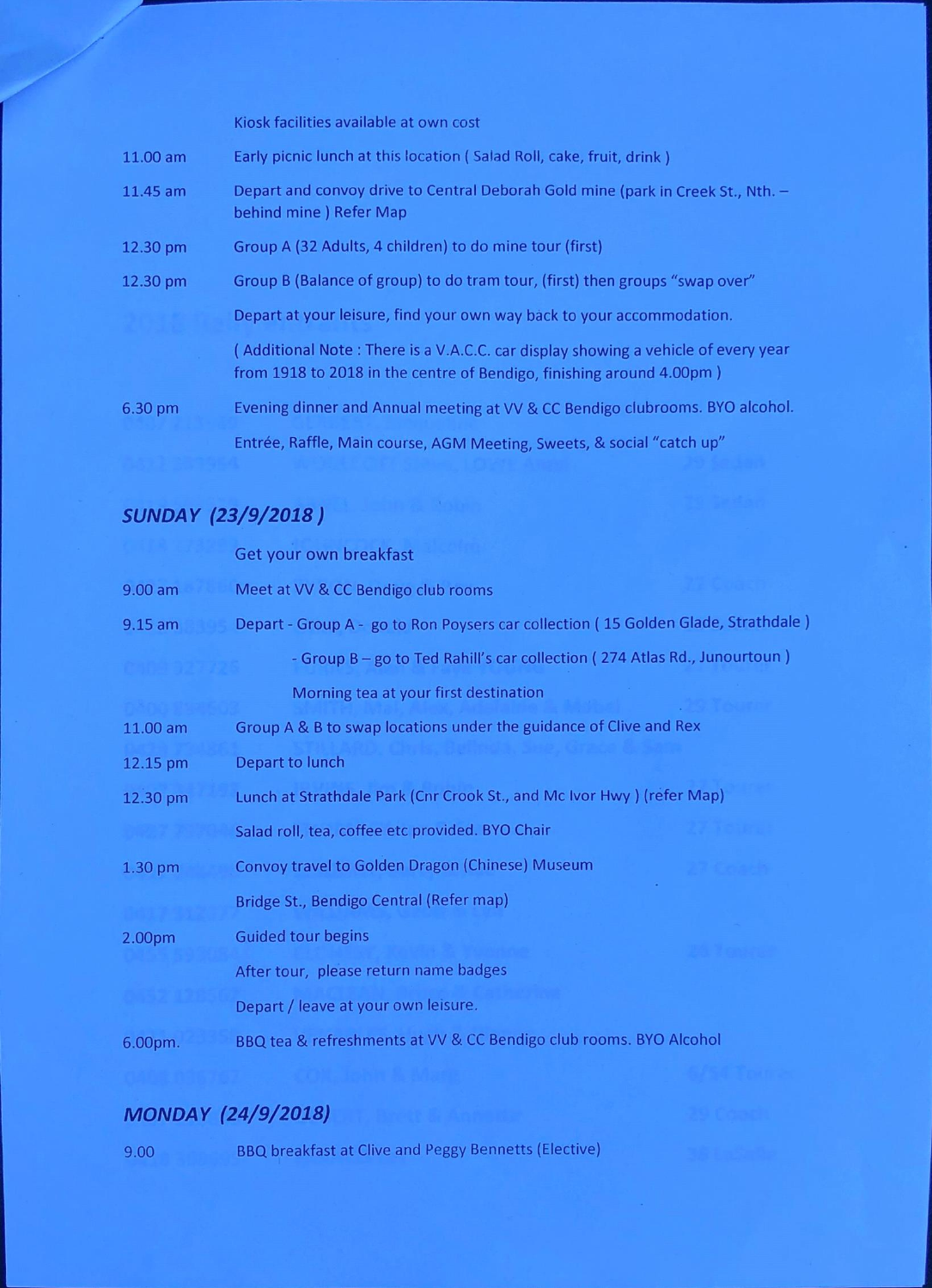## 2018 Rally entrants

| 0407 213949 | <b>GERBERT, Jacqueline</b>                            |                   |
|-------------|-------------------------------------------------------|-------------------|
| 0412 383954 | <b>WOOLCOTT Steve, LOWE Anne</b>                      | 29 Sedan          |
| 0419 593529 | <b>ARNEL, John &amp; Robin</b>                        | 29 Sedan          |
| 0418 173299 | <b>JOHNCOCK, Malcolm</b>                              |                   |
| 0427 187866 | <b>BYRON, Doug &amp; Bev</b>                          | 27 Coach          |
| 0412 383954 | <b>LAKE, Donald</b>                                   | 29 Sedan          |
| 0409 927726 | <b>FURNS, Alan &amp; Faye YOUNG</b>                   | 27 Tourer         |
| 0400 884603 | <b>SMITH, Mal, Alex, Adelaide &amp; Mabel</b>         | <b>29 Tourer</b>  |
| 0428 734861 | <b>STILLARD, Chris, Belinda, Sue, Grace &amp; Sam</b> |                   |
| 0407 347193 | <b>IRVINE, Jim &amp; Robin</b>                        | <b>27 Tourer</b>  |
| 0427 797046 | <b>THORNLEY, Ian &amp; Sue</b>                        | 27 Tourer         |
| 0417 244490 | <b>LESLIGHT, Barry &amp; Rae</b>                      | 27 Coach          |
| 0417 312377 | <b>WILLIAMS, Geoff &amp; Lyn</b>                      |                   |
| 0455 598084 | <b>CLOHESY, Kevin &amp; Yvonne</b>                    | <b>26 Tourer</b>  |
| 0452 128562 | <b>MACLEAN, Bruce &amp; Catherine</b>                 |                   |
| 0421 023358 | <b>VENABLES, Hugh &amp; Dianne</b>                    |                   |
| 0408 036767 | <b>COX, John &amp; Marg</b>                           | 6/54 Tourer       |
| 0407 213849 | <b>GEBERT, Brett &amp; Annette</b>                    | 29 Coach          |
| 0418 398695 | <b>FRANCIS Les</b>                                    | <b>38 LaSalle</b> |